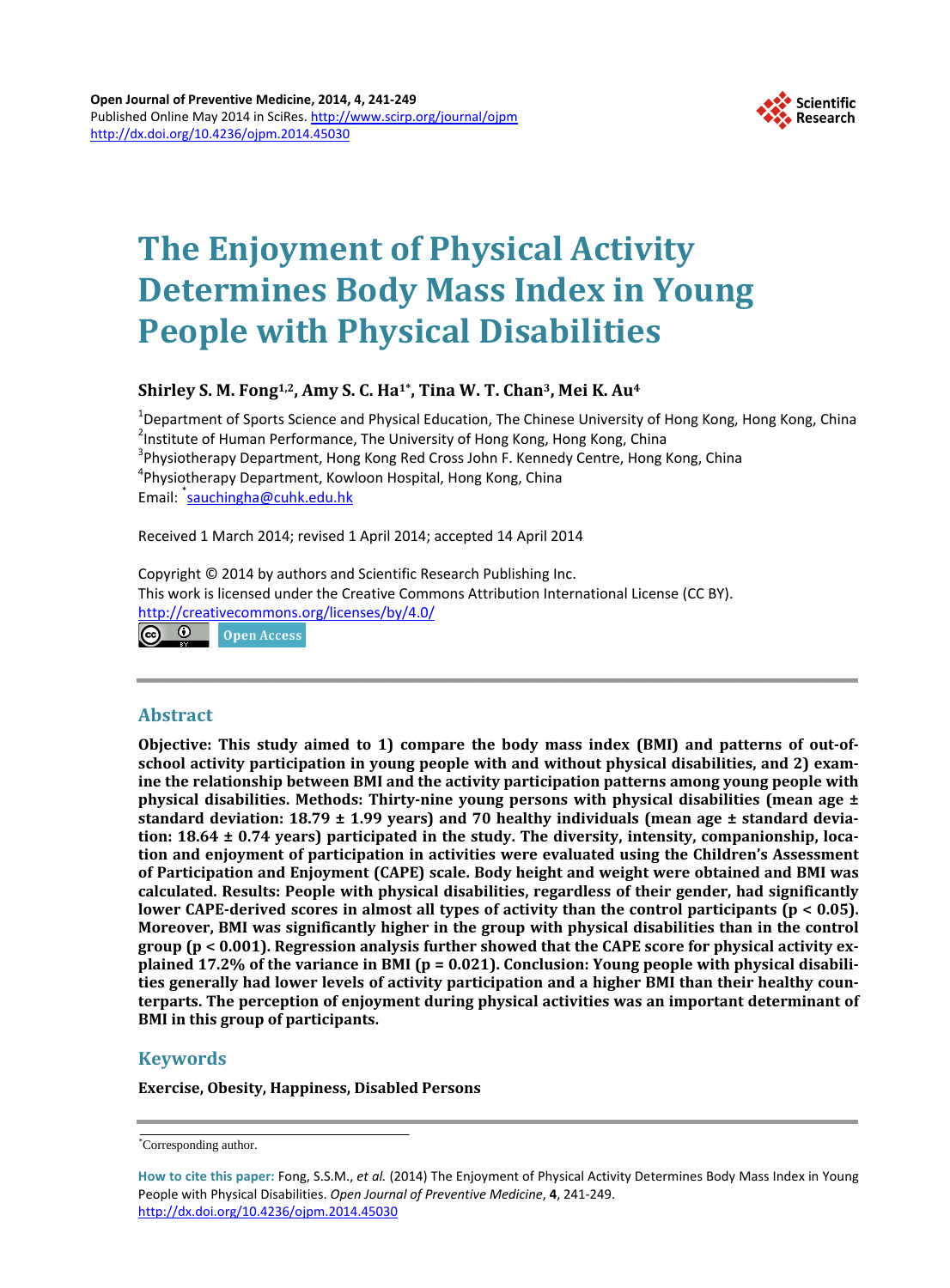#### **1. Introduction**

Overweight and obesity in young people with physical disabilities are an important issue because they generate many negative health consequences, such as high blood pressure and hyperlipidaemia, which may persist throughout life [\[1\].](#page-7-0) The prevalence of overweight (defined as a body mass index (BMI; an index of weight status) greater than 29.9) and of obesity (defined as a BMI greater than 30) [\[2\]](#page-7-1) among young people with physical disabilities is currently increasing worldwide, with average rates of 16.7% for overweight and 34% for obesity [\[1\]](#page-7-0) [\[3\].](#page-7-2) Compared with the prevalence of overweight (16.9%) and obesity (3.6%) among healthy individual[s \[4\],](#page-7-3) the occurrence of obesity is much higher in the physically disabled, and it is therefore essential to identify solutions for this global health problem, particularly in young people with physical disabilities.

Participation in activities, especially physical activities, has been suggested to be an effective intervention for the prevention of obesity in able-bodied populations [\[5\].](#page-7-4) However, people with physical disabilities were found to participate less effectively in physical activities  $[6]$ , and to participate in fewer activities and less frequently than their healthy counterparts [\[7\].](#page-7-6) To date, it seems that there is only one study which has proposed that a lower level of participation in activities might be associated with a higher BMI (including overweight and obesity) among people with dis[abili](#page-7-7)ties [8]. Whitt-Glover and co[lleag](#page-7-7)ues [8] found that children with Down syndrome participated in fewer physical activities and had higher BMI levels, but did not perform any correlational analyses between these two variables. In addition, their subject group included children with both physical and cognitive impairments (Down syndrome), and mental retardation may have confounded the results. Therefore, it is necessary to evaluate a more homogenous sample (children with physical disabilities only) and determine the direct relationship between patterns of activity participation and BMI.

Because of the complexity of participation, it is also essential to understand its unique pattern—in addition to that of less frequent and participation in fewer activities—among people with disabilities to develop effective intervention strategies to combat obesity. Previous studies have reported that children with physical disabilities had less stable levels of enjoyment [\[9\]](#page-7-8) and less involvement in community-based activities [\[6\].](#page-7-5) However, to our knowledge, little research has systematically assessed and compared the patterns of activity participation (e.g., enjoyment and location) between young people with and without physical disabilities.

This study aimed to address the knowledge gap and the possible limitations of previous studies in this research area. The objective of this study was twofold: to 1) compare the BMI and patterns of out-of-school activity participation in young people with and without physical disabilities, and 2) examine the relationship between BMI and patterns of out-of-school activity participation among young people with physical disabilities.

## **2. Methods**

#### **2.1. Study Design**

Although this was a case-control study, because its second aim was to examine the associations between BMI and the patterns of out-of-school activity participation in young people with physical disabilities, it was also cross-sectional in nature.

#### **2.2. Participants**

All sample size calculations were based on an alpha of 0.05 (two-tailed) and power of 0.80. According to a previous study that used the Children's Assessment of Participation and Enjoyment (CAPE) questionnaire to assess participation patterns in children with and without physical disabilities [\[10\],](#page-7-9) the effect sizes of the diversity, intensity, companionship, location and enjoyment scores of activities ranged from 0.22 to 1.20. The mean  $\pm$  standard deviation of BMI was  $19.5 \pm 3.4$  for the group with disabilities and  $16.7 \pm 3.4$  for the control group [\[10\],](#page-7-9) which translates into a large effect size (0.82). Assuming an overall effect size of 0.82, the minimum sample size needed was 25 for each group (objective 1). Regarding the regression analysis (objective 2), Dencker *et al.* [\[11\]](#page-7-10) reported that the percentage of body fat was correlated with vigorous participation in activities ( $\mathbb{R}^2 = 0.21$ ) in children. Therefore, a medium to large effect size ( $F^2 = 0.27$ ) was estimated. As a result, a total sample size of 40 was anticipated if two predictors were included in the regression model.

Young people with physical disabilities were recruited by convenience sampling from the Hong Kong Red Cross John F. Kennedy Centre, which is a special school for children with physical disabilities. In addition to studying at a special school, other inclusion criteria were: 1) had major physical disabilities/motor deficits, 2)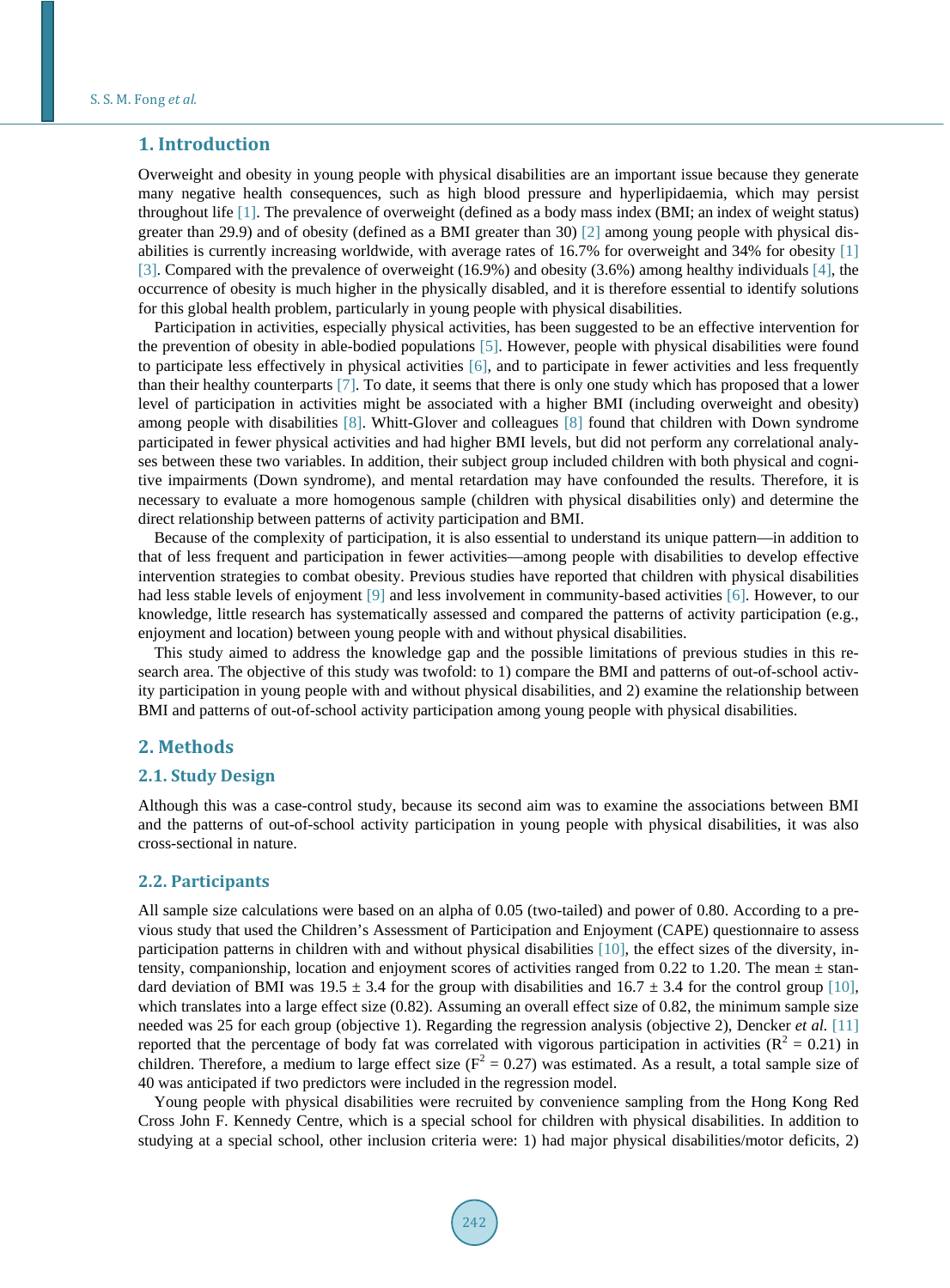were aged 15 years or older (senior students), 3) were of Chinese ethnicity and 4) resided in Hong Kong. Exclusion criteria were: 1) had intellectual disabilities, severe emotional disorder or communication impairment, 2) could not follow instructions, 3) had severe contractures that could affect the measurement of height, 4) were taking medications (e.g., diuretics) or 5) participated in a weight-loss programme that could affect body weight. Control participants (age- and gender-matched) were recruited from the community. The eligibility criteria used for the participants with physical disabilities were also applied to the control group participants, with the exception of the criterion on physical disabilities.

Ethical approval was obtained from the research ethics committee of the administering institute. The study was explained to the participants and their therapists. Written informed consent was obtained from each participant if they agreed to participate in the study and fulfilled the inclusion and exclusion criteria stated above. All procedures were conducted in accordance with the Declaration of Helsinki in 1995.

#### **2.3. Measurements**

Relevant information on medical history, mobility status, body height (m) and weight (kg) was obtained from interviews with the participants and their therapists. Patterns of participation in out-of-school time activities were measured using the CAPE. This questionnaire was selected because it is a reliable (test-retest reliability: ICC =  $0.65 - 0.75$ ; internal consistency of CAPE intensity scores: Cronbach's alpha =  $0.30 - 0.77$ ) and valid (sufficient content and construct validities) self-report measure of participation in out-of-school activities for people aged 6 - 21 years, and generates detailed quantitative outcomes [\[12\]](#page-7-11) [\[13\].](#page-7-12) CAPE includes 55 activities that are categorised under seven types/domains of activity, namely informal activities, formal activities, recreational activities, physical activities, social activities, skill-based activities and self-improvement activities. A detailed classification and the names of the 55 specific activities are presented in Fong *et al.* [\[14\].](#page-8-0)

In CAPE, participation in activities in each domain is quantified according to five dimensions: diversity, intensity, location, companionship and enjoyment [\[13\].](#page-7-12) The following points are a brief description of the five dimension scores of participation; detailed calculation procedures can be found in King *et al.* [\[13\].](#page-7-12)

1) The diversity score is representative of the number of activities in a domain in which a person has participated during the previous 4 months.

2) The intensity score is the sum of item frequency divided by the total number of items in each activity domain, and reflects the participation frequency for a set of activities.

3) Companionship (participation in activities with others) is measured on a 5-point scale. Lower scores (close to 1) indicate more solitary activities while higher scores (close to 5) indicate greater social engagement. The companionship score is the sum of the "with whom" scores of all activities within an activity domain divided by the person's diversity score within the same domain.

4) Location of participation is scored on a 6-point scale with low scores (close to 1) indicating participation closer to home and high scores (close to 6) indicating greater community-based participation. Similar to the companionship score, the location score is the sum of the "where" scores of all activities within an activity domain divided by the person's diversity score within the same domain.

5) Enjoyment of participation in activities is also measured on a 5-point scale ranging from 1 (do not enjoy at all) to 5 (love it). The enjoyment score is the sum of the item enjoyment scores divided by the person's diversity score within an activity domain [\[13\].](#page-7-12)

The diversity, intensity, companionship, location and enjoyment scores of the seven activity domains were used for the analyses.

#### **2.4. Data Analysis**

Descriptive statistics are reported for all of the relevant variables. The normality of the data was checked using the Kolmogorov-Smirnov test. Differences in the demographic characteristics of the participants with and without physical disabilities were compared using the independent t-test (for continuous data) and the chi-square test (for nominal data). BMI was computed by the equation weight/height<sup>2</sup>; the between-group difference was assessed by the independent t-test. Multivariate analysis of variance (MANOVA) was used to compare the CAPEderived scores (*i.e.*, patterns of activity participation) between groups to avoid an inflated type I error associated with multiple t-tests. In the secondary analysis, the aforementioned statistical procedures were repeated after separation of the data collected from male and female participants.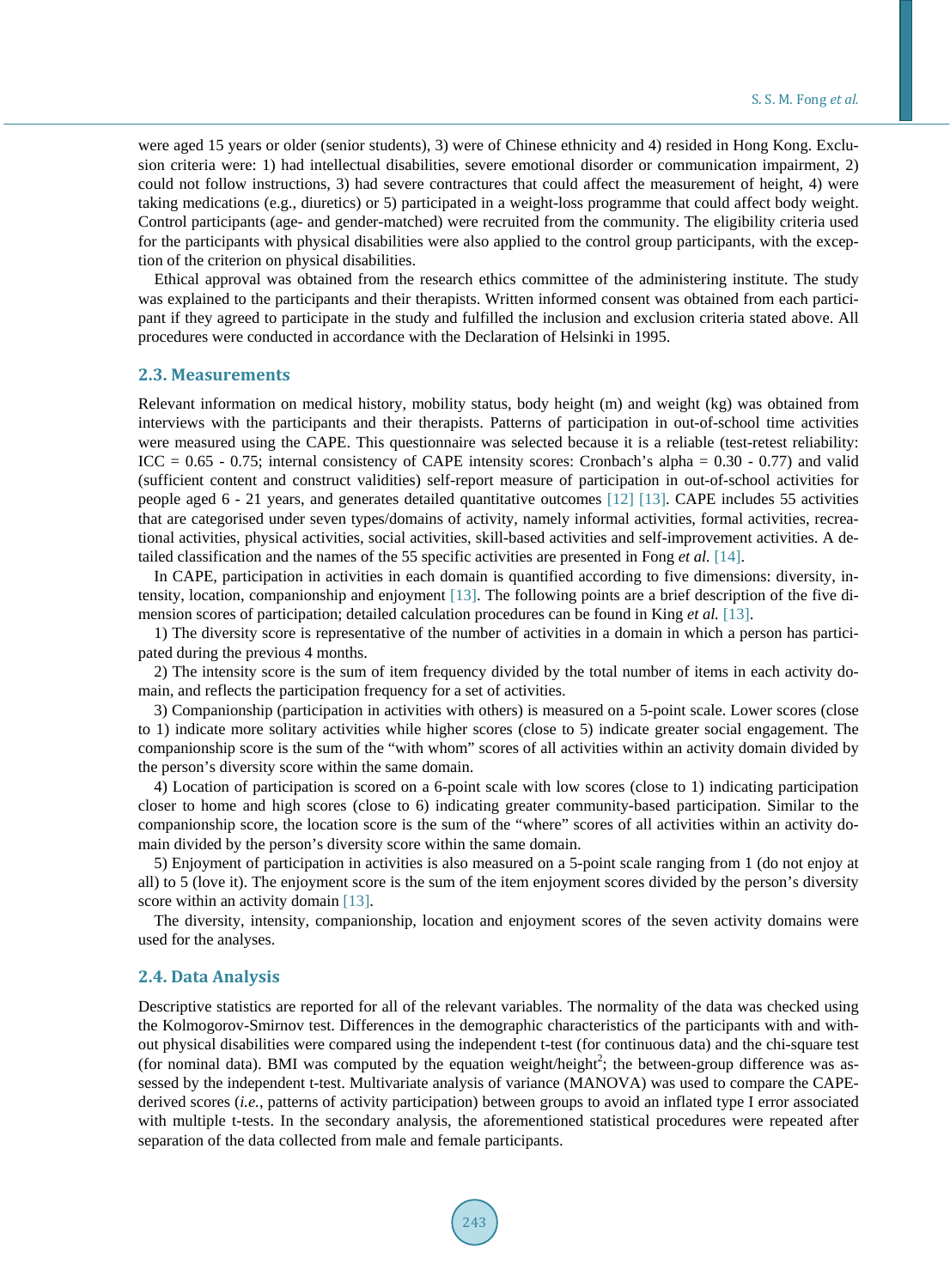Pearson's correlation coefficient (r) was used to determine the bivariate association of the BMI with the CAPE-derived scores in participants with physical disabilities. Multiple linear regression analyses were then performed, using BMI as the dependent variable. The selection of predictor variables was primarily based on the results of the correlation analysis, and biological and clinical relevance. In addition, to guard against possible multicollinearity, the degree of association among the predictors was examined using Pearson's r. When a strong correlation existed ( $r > 0.5$ ), the two predictors were not entered into the same regression model [\[15\].](#page-8-1) Potential confounding factors, such as age, gender and mobility status, were first entered into the regression model, followed by the relevant CAPE-derived scores. All statistical analyses were performed with IBM SPSS Statistics 20 software (IBM Corporation, NY, USA) and the significant level was set at 5% (two-tailed).

## **3. Results**

#### **3.1. Participant Characteristics and Body Mass Index**

The demographic characteristics and BMI of the group with physical disabilities ( $n = 39$ ) and control group ( $n =$ 70) are presented in **[Table 1](#page-3-0)**. The mean age, gender ratios and body weight of the two groups did not differ (p > 0.05). However, the group with physical disabilities was significantly shorter in terms of height and had a higher BMI than the control group (p < 0.001). Gender-specific analysis revealed similar patterns of differences in height and BMI between the two groups (**[Table](#page-3-0) 1**).

|                               | Group with physical disabilities (mean $\pm$ SD) |                                            |                                                            | Control group (mean $\pm$ SD) | p value                             |                                                  |                  |
|-------------------------------|--------------------------------------------------|--------------------------------------------|------------------------------------------------------------|-------------------------------|-------------------------------------|--------------------------------------------------|------------------|
|                               | All $(n = 39)$                                   | Male $(n = 23)$                            | Female $(n = 16)$                                          |                               |                                     | All $(n = 70)$ Male $(n = 44)$ Female $(n = 26)$ | All              |
| Age, years                    | $18.79 \pm 1.99$                                 | $18.74 \pm 1.81$                           | $18.88\pm2.28$                                             | $18.64 \pm 0.74$              | $18.64 \pm 0.75$                    | $18.65 \pm 0.75$                                 | 0.648            |
| Gender (male/female), n       | 23/16                                            |                                            |                                                            | 44/26                         |                                     |                                                  | 0.688            |
| Height, cm                    |                                                  | $150.94 \pm 10.22$ $152.05 \pm 5.80^{***}$ | $149.34 \pm 14.51***$                                      |                               | $168.09 \pm 7.74$ $172.25 \pm 5.44$ | $161.04 \pm 5.70$                                | ${<}0.001$ ***   |
| Weight, kg                    | $49.92 \pm 10.49$                                | $51.08 \pm 9.59$ **                        | $48.26 \pm 11.80$                                          | $52.96 \pm 6.39$              | $56.30 \pm 5.04$                    | $47.31 \pm 4.03$                                 | 0.063            |
| Body mass index, $kg/m2$      | $21.35 \pm 3.09$                                 | $21.67 \pm 3.31***$                        | $20.89 \pm 2.78***$                                        |                               | $18.70 \pm 1.40$ $18.98 \pm 1.48$   | $18.24 \pm 1.15$                                 | ${<}0.001^{***}$ |
|                               |                                                  |                                            | Mobility status, n                                         |                               |                                     |                                                  |                  |
| Wheelchair user               | 13                                               |                                            |                                                            | $\mathbf{0}$                  |                                     |                                                  |                  |
| Walk with walking aids        | 6                                                |                                            |                                                            | $\mathbf{0}$                  |                                     |                                                  |                  |
| Independent walker            | 20                                               |                                            |                                                            | $\mathbf{0}$                  |                                     |                                                  |                  |
|                               |                                                  |                                            | Major causes of physical disabilities/medical diagnosis, n |                               |                                     |                                                  |                  |
| Duchennemuscular<br>dystrophy | $\overline{c}$                                   |                                            |                                                            | $\boldsymbol{0}$              |                                     |                                                  |                  |
| Spinal muscular atrophy       | 2                                                |                                            |                                                            | $\boldsymbol{0}$              |                                     |                                                  |                  |
| Cerebral palsy                | 16                                               |                                            |                                                            | $\boldsymbol{0}$              |                                     |                                                  |                  |
| Spina bifida                  | $\mathbf{1}$                                     |                                            |                                                            | $\boldsymbol{0}$              |                                     |                                                  |                  |
| Stroke                        | 2                                                |                                            |                                                            | $\mathbf{0}$                  |                                     |                                                  |                  |
| Achondroplasia                | 2                                                |                                            |                                                            | $\boldsymbol{0}$              |                                     |                                                  |                  |
| Osteogenesisimperfecta        | $\mathbf{1}$                                     |                                            |                                                            | $\boldsymbol{0}$              |                                     |                                                  |                  |
| Mucopolysaccharidoses         | 2                                                |                                            |                                                            | $\mathbf{0}$                  |                                     |                                                  |                  |
| Abnormal muscle tone          | $\mathbf{1}$                                     |                                            |                                                            | $\boldsymbol{0}$              |                                     |                                                  |                  |
| Unknown                       | 10                                               |                                            |                                                            | $\boldsymbol{0}$              |                                     |                                                  |                  |

<span id="page-3-0"></span>**Table 1.** Demographic characteristic of participants.

Between-group difference:  $^{*}p < 0.05$ ;  $^{**}p < 0.01$ ;  $^{***}p < 0.001$ .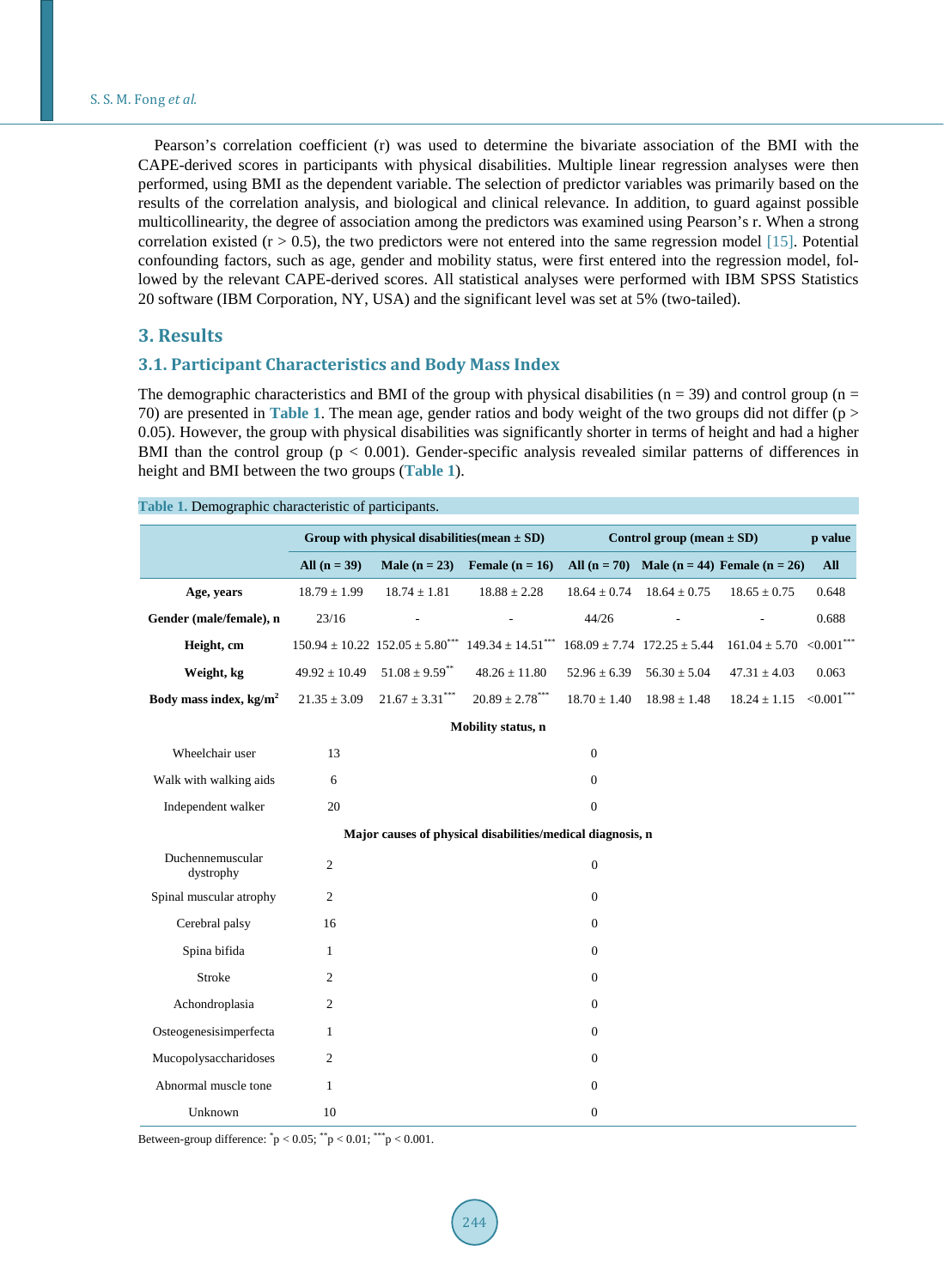#### **3.2. Patterns of Participation in Out-of-School Activities**

Young people with physical disabilities, regardless of their gender, had significantly lower CAPE scores of diversity, intensity, companionship, location and enjoyment in almost all types of activity than the control group  $(p < 0.05)$ . Non-significant between-group differences were found in the CAPE companionship scores for formal activities, recreational activities and physical activities only ( $p > 0.05$ ), and the CAPE enjoyment score for recreational activities also demonstrated no significant difference (p > 0.05) between the two groups (**[Table 2](#page-5-0)**). Because male and female participants had similar patterns of activity participation, we did not split the group with physical disabilities and control group into gender subgroups in the following correlation and regression analyses.

## **3.3. Relationships between BMI and CAPE Patterns of Activity Participation in Young People with Physical Disabilities**

Although most of the CAPE-derived outcomes were lower in the group with physical disabilities than in the control group (**[Table 2](#page-5-0)**), correlation analysis revealed that BMI was negatively correlated with the CAPE location score (r = −0.372, p = 0.020) and enjoyment score (r = −0.429, p = 0.006) for physical activities, and the location score for self-improvement activities ( $r = -0.367$ ,  $p = 0.022$ ) only among young people with physical disabilities. Moreover, the two potential BMI predictors namely, the CAPE location and enjoyment scores for physical activities were highly correlated with each other  $(r = 0.700, p < 0.001)$ . Therefore, two separate regression models were used in the subsequent analysis.

In regression model 1, the CAPE enjoyment score for physical activities was used to predict BMI among young people with physical disabilities. After taking age, gender and mobility status into account, the CAPE enjoyment score for physical activities explained 17.2% of the variance (p = 0.021) in the BMI (**[Table 3](#page-6-0)**). In regression model 2, as in the previous model, we took age, gender and mobility status into account because these factors may affect BMI [\[14\].](#page-8-0) The results showed that the CAPE location score for physical activities was not a significant predictor of BMI ( $p = 0.062$ ) (**[Table 3](#page-6-0)**).

## **4. Discussion**

## **4.1. Lower Participation in Out-of-School Activities and Higher Body Mass Index in Young People with Physical Disabilities**

Young people with physical disabilities had significantly lower CAPE diversity, intensity, companionship, location and enjoyment scores in almost all types of activity than their healthy counterparts (**[Table 2](#page-5-0)**), which showed that they participated in fewer types of activity and were less frequently involved in all of the CAPE activities. In addition, they tended to stay close to their family members and relatives during participation in informal, social, skill-based and self-improvement activities. The location of activity was also closer to their home and they experienced less enjoyment during most of the CAPE activities. Our results are generally in line with the findings from previous studies of children and adolescents with cerebral palsy [\[12\]](#page-7-11) [\[16\],](#page-8-2) Duchenne muscular dystrophy [\[10\],](#page-7-9) acquired brain injury [\[7\]](#page-7-6) and complex physical disabilities [\[9\]](#page-7-8) [\[17\].](#page-8-3) This consistency in findings was expected because our physically disabled participants included these patient populations (**[Table 1](#page-3-0)**).

Previous studies have suggested many factors that could affect patterns of activity participation in physically disabled persons [\[18\]](#page-8-4) [\[19\],](#page-8-5) including environmental resources and support, family income and support, personal preferences for recreation/activity, the gross motor function of an individual [\[18\],](#page-8-4) age and motivation [\[19\].](#page-8-5) Regardless of these complex interrelated causes, the major drawbacks of restricted activity participation, especially in physical activities, of persons with physical disability are a tendency towards obesity, poor fitness and poor health [\[8\].](#page-7-7) Indeed, participants in our group with physical disabilities had a higher BMI than those in the control group. Therefore, it is essential to identify directly the participation-related determinants of overweight in young people with physical disabilities.

#### **4.2. Determinants of Body Mass Index in Young People with Physical Disabilities**

To the best of our knowledge, this is the first study to examine directly the relationship between weight status and patterns of activity participation in activities among young persons with physical but not intellectual dis-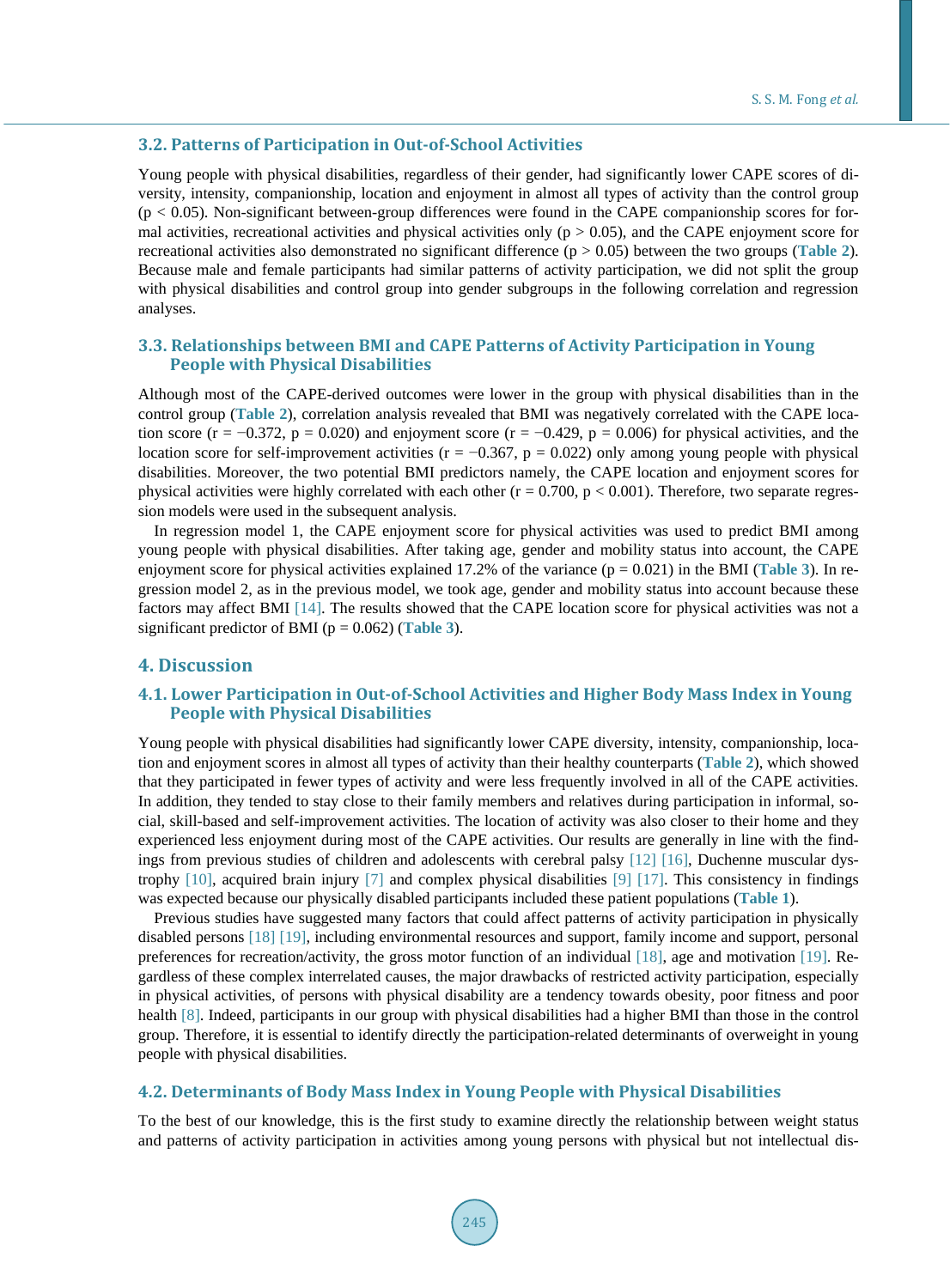| <b>CAPE-derived outcomes</b>   | Group with physical disabilities<br>$(mean \pm standard deviation)$ |                              |                                   | <b>Control group</b><br>$(mean \pm standard deviation)$ |                  |                                       | p value                   |
|--------------------------------|---------------------------------------------------------------------|------------------------------|-----------------------------------|---------------------------------------------------------|------------------|---------------------------------------|---------------------------|
|                                | All $(n = 39)$                                                      |                              | Male $(n = 23)$ Female $(n = 16)$ | All $(n = 70)$                                          |                  | Male ( $n = 44$ ) Female ( $n = 26$ ) | <b>All</b>                |
| <b>Informal activities</b>     |                                                                     |                              |                                   |                                                         |                  |                                       |                           |
| Diversity score                | $14.85 \pm 6.82$                                                    | $13.09 \pm 0.49***$          | $17.38 \pm 6.68***$               | $23.54 \pm 4.00$                                        | $23.20 \pm 3.87$ | $24.12 \pm 4.24$                      | ${<}0.001$ ***            |
| Intensity score                | $1.56 \pm 0.73$                                                     | $1.43 \pm 0.72***$           | $1.76 \pm 0.72$ <sup>**</sup>     | $2.39 \pm 0.54$                                         | $2.43 \pm 0.52$  | $2.31 \pm 0.58$                       | ${<}0.001$ ***            |
| Companionship score            | $2.35 \pm 0.78$                                                     | $2.53 \pm 0.88$              | $2.09 \pm 0.52$ <sup>***</sup>    | $2.82 \pm 0.48$                                         | $2.78 \pm 0.39$  | $2.87 \pm 0.61$                       | ${<}0.001^{***}$          |
| Location score                 | $2.74 \pm 0.81$                                                     | $2.74 \pm 0.66^{***}$        | $2.74 \pm 1.00^*$                 | $3.49 \pm 0.67$                                         | $3.49 \pm 0.49$  | $3.49 \pm 0.90$                       | ${<}0.001$ ***            |
| Enjoyment score                | $3.41 \pm 0.75$                                                     | $3.45\pm0.81^{\ast\ast\ast}$ | $3.35 \pm 0.66$ <sup>**</sup>     | $4.00 \pm 0.65$                                         | $3.92 \pm 0.45$  | $4.16 \pm 0.88$                       | ${<}0.001^{***}$          |
| <b>Formal activities</b>       |                                                                     |                              |                                   |                                                         |                  |                                       |                           |
| Diversity score                | $3.10 \pm 2.55$                                                     | $2.96 \pm 2.55***$           | $3.31 \pm 2.63^{**}$              | $5.31 \pm 1.99$                                         | $5.14 \pm 2.06$  | $5.62 \pm 1.86$                       | ${<}0.001$ ***            |
| Intensity score                | $0.80 \pm 0.70$                                                     | $0.75 \pm 0.65$ ***          | $0.88 \pm 0.78$ <sup>**</sup>     | $1.44 \pm 0.71$                                         | $1.38 \pm 0.69$  | $1.53 \pm 0.74$                       | ${<}0.001$ ***            |
| Companionship score            | $3.24 \pm 1.44$                                                     | $3.09 \pm 1.56$              | $3.46 \pm 1.27$                   | $3.48 \pm 1.15$                                         | $3.46 \pm 1.15$  | $3.50 \pm 1.17$                       | 0.348                     |
| Location score                 | $3.37 \pm 1.78$                                                     | $3.06 \pm 1.97$              | $3.80 \pm 1.42$                   | $4.55 \pm 1.64$                                         | $4.61 \pm 1.78$  | $4.46 \pm 1.40$                       | $0.001^{\ast\ast\ast}$    |
| Enjoyment score                | $2.88 \pm 1.54$                                                     | $2.83 \pm 1.56$              | $2.95\pm1.57^{**}$                | $4.15 \pm 1.26$                                         | $4.04 \pm 1.19$  | $4.33 \pm 1.37$                       | ${<}0.001^{***}$          |
| <b>Recreational activities</b> |                                                                     |                              |                                   |                                                         |                  |                                       |                           |
| Diversity score                | $4.28 \pm 2.50$                                                     | $3.70 \pm 2.40^{***}$        | $5.13 \pm 2.47$ <sup>**</sup>     | $6.31 \pm 1.81$                                         | $5.84 \pm 1.66$  | $7.12 \pm 1.82$                       | ${<}0.001$ ***            |
| Intensity score                | $1.51 \pm 0.91$                                                     | $1.33 \pm 0.88$ ***          | $1.77 \pm 0.92$                   | $2.05 \pm 0.66$                                         | $1.99 \pm 0.65$  | $2.14 \pm 0.68$                       | $0.001***$                |
| Companionship score            | $2.33 \pm 1.17$                                                     | $2.72 \pm 1.21$              | $1.78 \pm 0.87^*$                 | $2.66 \pm 0.87$                                         | $2.71 \pm 0.80$  | $2.59 \pm 1.00$                       | 0.099                     |
| Location score                 | $1.98 \pm 1.36$                                                     | $2.09 \pm 1.45$ <sup>*</sup> | $1.83 \pm 1.25$ <sup>*</sup>      | $2.84 \pm 1.12$                                         | $2.86 \pm 1.05$  | $2.80 \pm 1.26$                       | $0.001^{\ast\ast\ast}$    |
| Enjoyment score                | $3.78 \pm 1.37$                                                     | $3.99 \pm 1.68$              | $3.50 \pm 0.70$                   | $4.04 \pm 1.29$                                         | $3.94 \pm 1.11$  | $4.21 \pm 1.55$                       | 0.336                     |
| <b>Physical activities</b>     |                                                                     |                              |                                   |                                                         |                  |                                       |                           |
| Diversity score                | $2.41 \pm 2.24$                                                     | $2.39 \pm 2.39***$           | $2.44 \pm 2.10$ <sup>***</sup>    | $6.06 \pm 1.68$                                         | $6.41 \pm 1.67$  | $5.46 \pm 1.56$                       | ${<}0.001$ ***            |
| Intensity score                | $0.78 \pm 0.75$                                                     | $0.84 \pm 0.86$ ***          | $0.69 \pm 0.56$ ***               | $1.80 \pm 0.65$                                         | $1.98 \pm 0.64$  | $1.50 \pm 0.58$                       | ${<}0.001$ ***            |
| Companionship score            | $2.88 \pm 2.08$                                                     | $2.94 \pm 2.36$              | $2.78\pm1.67$                     | $3.39 \pm 1.01$                                         | $3.26 \pm 0.69$  | $3.61 \pm 1.39$                       | 0.089                     |
| Location score                 | $2.82 \pm 1.96$                                                     | $2.81 \pm 2.15^{***}$        | $2.84 \pm 1.73^{***}$             | $4.85 \pm 1.49$                                         | $4.66 \pm 0.79$  | $5.18 \pm 2.20$                       | ${<}0.001^{***}$          |
| Enjoyment score                | $2.61 \pm 2.01$                                                     | $2.70 \pm 2.30***$           | $2.48 \pm 1.57^{***}$             | $4.32 \pm 1.37$                                         | $4.17 \pm 0.68$  | $4.57 \pm 2.07$                       | ${<}0.001$ ***            |
| <b>Social activities</b>       |                                                                     |                              |                                   |                                                         |                  |                                       |                           |
| Diversity score                | $4.92 \pm 2.39$                                                     | $4.39 \pm 2.10^{***}$        | $5.69\pm2.63^{**}$                | $7.47 \pm 1.43$                                         | $7.45 \pm 1.41$  | $7.50 \pm 1.50$                       | ${<}0.001^{***}$          |
| Intensity score                | $1.99 \pm 0.93$                                                     | $1.81 \pm 0.84***$           | $2.26\pm1.00^{**}$                | $3.16\pm0.75$                                           | $3.18 \pm 0.73$  | $3.14 \pm 0.81$                       | ${<}0.001$ ***            |
| Companionship score            | $2.73 \pm 1.24$                                                     | $2.98 \pm 1.39$              | $2.37 \pm 0.90^{***}$             | $3.23 \pm 0.51$                                         | $3.16 \pm 0.48$  | $3.34\pm0.55$                         | $0.004\sp{*}$             |
| Location score                 | $3.15 \pm 1.50$                                                     | $3.15 \pm 1.52$              | $3.16 \pm 1.53$                   | $3.66 \pm 0.73$                                         | $3.65 \pm 0.71$  | $3.67 \pm 0.78$                       | $0.020*$                  |
| Enjoyment score                | $3.51 \pm 1.11$                                                     | $3.57 \pm 1.14^*$            | $3.43 \pm 1.08$ <sup>**</sup>     | $4.12 \pm 0.50$                                         | $4.03 \pm 0.45$  | $4.25 \pm 0.55$                       | $<0.001***$               |
| <b>Skill-based activities</b>  |                                                                     |                              |                                   |                                                         |                  |                                       |                           |
| Diversity score                | $1.67 \pm 1.69$                                                     | $1.57 \pm 1.65$ <sup>*</sup> | $1.81\pm1.80^{^{\circ}}$          | $2.67\pm1.39$                                           | $2.48 \pm 1.36$  | $3.00 \pm 1.41$                       | $0.001^{\ast\ast\ast}$    |
| Intensity score                | $0.68\pm0.73$                                                       | $0.56\pm0.66^{*}$            | $0.84 \pm 0.80$                   | $1.07 \pm 0.71$                                         | $1.00 \pm 0.67$  | $1.19 \pm 0.77$                       | $0.008\ensuremath{^{**}}$ |
| Companionship score            | $2.33 \pm 1.90$                                                     | $2.27 \pm 1.94$              | $2.41 \pm 1.90$                   | $3.27 \pm 2.42$                                         | $3.53 \pm 2.87$  | $2.85 \pm 1.34$                       | $0.038*$                  |
| Location score                 | $2.81 \pm 2.21$                                                     | $2.58 \pm 2.29$ <sup>*</sup> | $3.14\pm2.10$                     | $4.21 \pm 2.81$                                         | $4.44 \pm 3.34$  | $3.83 \pm 1.54$                       | $0.008***$                |
| Enjoyment score                | $2.37\pm2.02$                                                       | $2.40 \pm 1.99^{**}$         | $2.32 \pm 2.12^{**}$              | $4.00 \pm 2.08$                                         | $3.96 \pm 2.36$  | $4.09 \pm 1.53$                       | ${<}0.001$ ***            |

## <span id="page-5-0"></span>**Table 2.** Differential patterns of participation in activities in children with and without physical disabilities.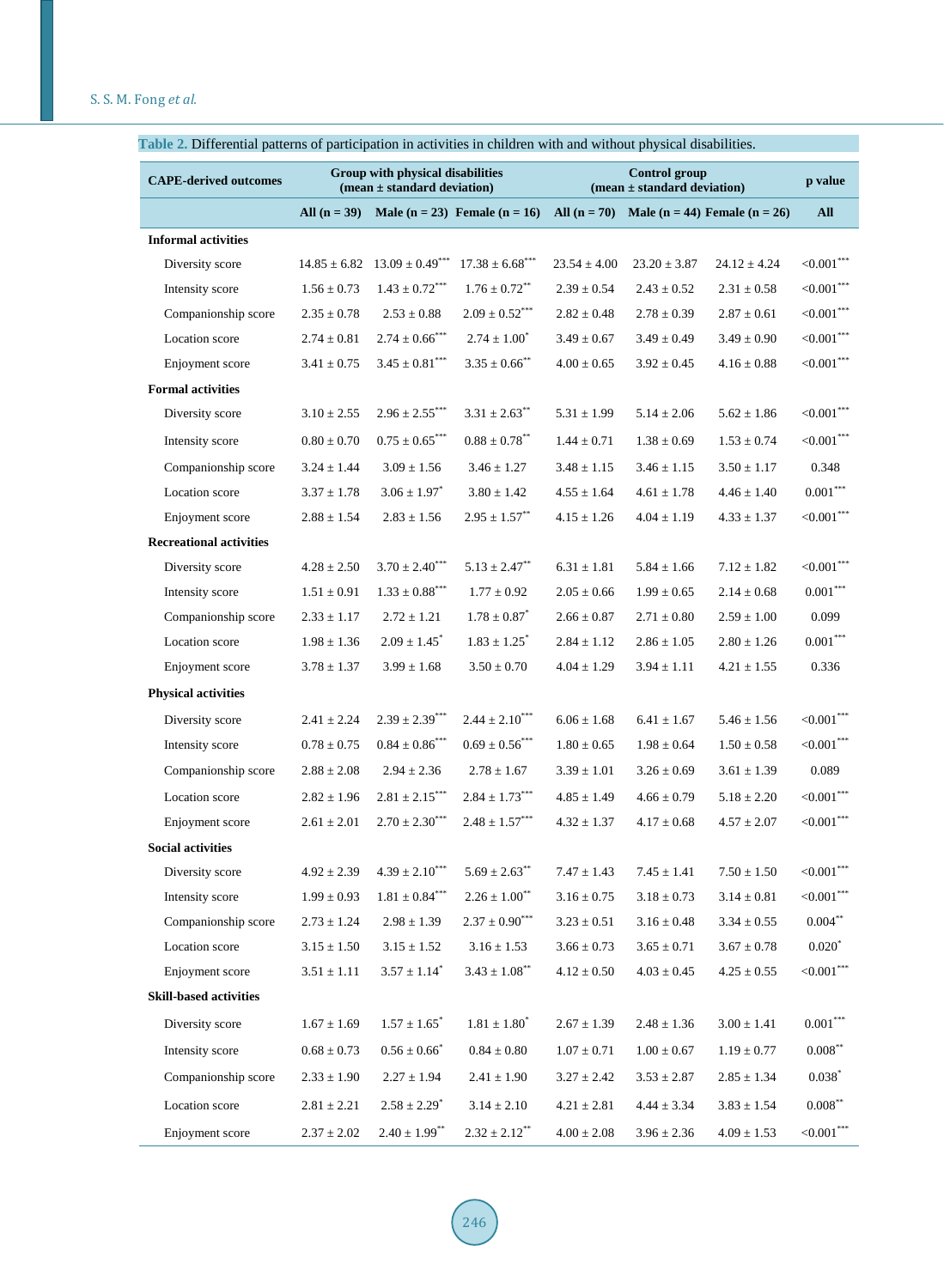#### **Continued**

| <b>Self-improvement activities</b> |               |                  |                              |               |               |               |                |  |
|------------------------------------|---------------|------------------|------------------------------|---------------|---------------|---------------|----------------|--|
| Diversity score                    | $4.67 + 2.08$ | $4.00 + 2.07***$ | $5.63 + 1.75$                | $6.34 + 1.56$ | $6.16 + 1.52$ | $6.65 + 1.60$ | ${<}0.001$ *** |  |
| Intensity score                    | $1.96 + 0.97$ | $1.78 + 0.98***$ | $2.22 + 0.93$                | $2.68 + 0.92$ | $2.67 + 0.80$ | $2.70 + 1.12$ | ${<}0.001$ *** |  |
| Companionship score                | $1.85 + 0.68$ | $1.89 \pm 0.74$  | $1.81 + 0.60$ <sup>***</sup> | $2.43 + 0.76$ | $2.30 + 0.76$ | $2.65 + 0.70$ | ${<}0.001$ *** |  |
| Location score                     | $2.87 + 1.16$ | $2.95 + 1.10$    | $2.75 + 1.26^*$              | $3.32 + 0.87$ | $3.32 + 0.77$ | $3.46 + 1.01$ | $0.024*$       |  |
| Enjoyment score                    | $2.91 + 1.02$ | $2.79 + 1.09***$ | $3.07 + 0.93***$             | $3.76 + 0.83$ | $3.63 + 0.65$ | $3.99 + 1.04$ | $< 0.001$ ***  |  |

Between-group difference:  $\check{p}$  < 0.05;  $\check{p}$  < 0.01;  $\check{f}$  = < 0.001 CAPE, Children's Assessment of Participation and Enjoyment.

<span id="page-6-0"></span>

| Table 3. Multiple regression analysis for determining the body mass index in children with physical disabilities. |  |  |  |
|-------------------------------------------------------------------------------------------------------------------|--|--|--|
|-------------------------------------------------------------------------------------------------------------------|--|--|--|

| <b>Model</b> | <b>Predictors</b>                                                               | $\mathbf{F}$ | $\mathbb{R}^2$<br>change | <b>Unstandardized</b><br>regression<br>coefficient $(B)$ | 95%<br>confidence<br>interval | <b>Standardized</b><br>regression<br>coefficient $(\beta)$ | p value   |
|--------------|---------------------------------------------------------------------------------|--------------|--------------------------|----------------------------------------------------------|-------------------------------|------------------------------------------------------------|-----------|
| Model 1      | Age                                                                             | 4.436        | 0.288                    | 0.566                                                    | $0.136 - 0.997$               | 0.472                                                      | $0.013^*$ |
|              | Gender (boy = 1, girl = 2)                                                      |              |                          | 0.271                                                    | $-1.452 - 1.994$              | 0.056                                                      | 0.746     |
|              | Mobility status (wheelchair $= 1$ ,<br>walking aids = 2, independent = 3)       |              |                          | $-0.532$                                                 | $-1.143 - 0.080$              | $-0.350$                                                   | 0.085     |
|              | <b>CAPE</b> enjoyment score<br>for physical activities                          |              | 0.172                    | $-0.537$                                                 | $-0.984 - 0.090$              | $-0.488$                                                   | 0.021     |
| Model 2      | Age                                                                             | 3.573        | 0.288                    | 0.592                                                    | $0.142 - 1.043$               | 0.494                                                      | $0.013^*$ |
|              | Gender (boy = 1, girl = 2)                                                      |              |                          | 0.315                                                    | $-1.494 - 2.124$              | 0.065                                                      | 0.719     |
|              | Mobility status (wheelchair $= 1$ ,<br>walking aids $= 2$ , independent $= 3$ ) |              |                          | $-0.371$                                                 | $-0.968 - 0.226$              | $-0.244$                                                   | 0.209     |
|              | <b>CAPE</b> location score for<br>physical activities                           |              | 0.118                    | $-0.444$                                                 | $-0.913 - 0.025$              | $-0.375$                                                   | 0.062     |

\* p < 0.05 CAPE, Children's Assessment of Participation and Enjoyment.

abilities. Our results showed that although the BMI of people with physical disabilities was negatively correlated with the location and enjoyment of physical activities and the location of self-improvement activities, regression analysis showed that only enjoyment of physical activity explained 17.2% of the variance in the BMI (**[Table 3](#page-6-0)**). This finding was not entirely surprising, because enjoyment is determined by the actual engagement in activities among people with physical disabilities [\[20\].](#page-8-6) In other words, the level of engagement of an individual in physical activities is proportional to the level of enjoyment s/he would perceive. In addition, the CAPE intensity (*i.e.*, exercise frequency) and enjoyment of participation in activities are related [\[21\].](#page-8-7) If a frequency of exercise of 3 - 5 days per week could be achieved and the heart rate could be maintained at 77% - 90% of the maximum for 30 min or more during engagement in physical activities, weight loss could be achieved [\[2\].](#page-7-1) In brief, increased enjoyment of physical activities is related to increased engagement therein and greater frequency of exercise, and could thereby reduce the BMI of people with physical disabilities.

Our results also revealed that the location of physical activities was not a significant predictor of BMI, perhaps because, no matter how far the destination was, the mode of transportation was the same. Young people with and without physical disabilities would normally use public transport to go to the venue because in Hong Kong, it is wheelchair accessible, cheap and convenient [\[22\].](#page-8-8) As a consequence, energy expenditure or BMI may not be affected.

The major finding of this study—that the enjoyment of physical activity was significantly associated with BMI, accounting for 17.2% of its variance—has important clinical implications. Our results suggested that when designing exercise programmes for weight loss for young people with physical disabilities, one should consider "enjoyment", "preferences of participants" and "fun" in addition to the frequency, intensity, type and duration of exercise [\[2\].](#page-7-1) Mere engagement in physical activities cannot combat obesity, especially in persons with physical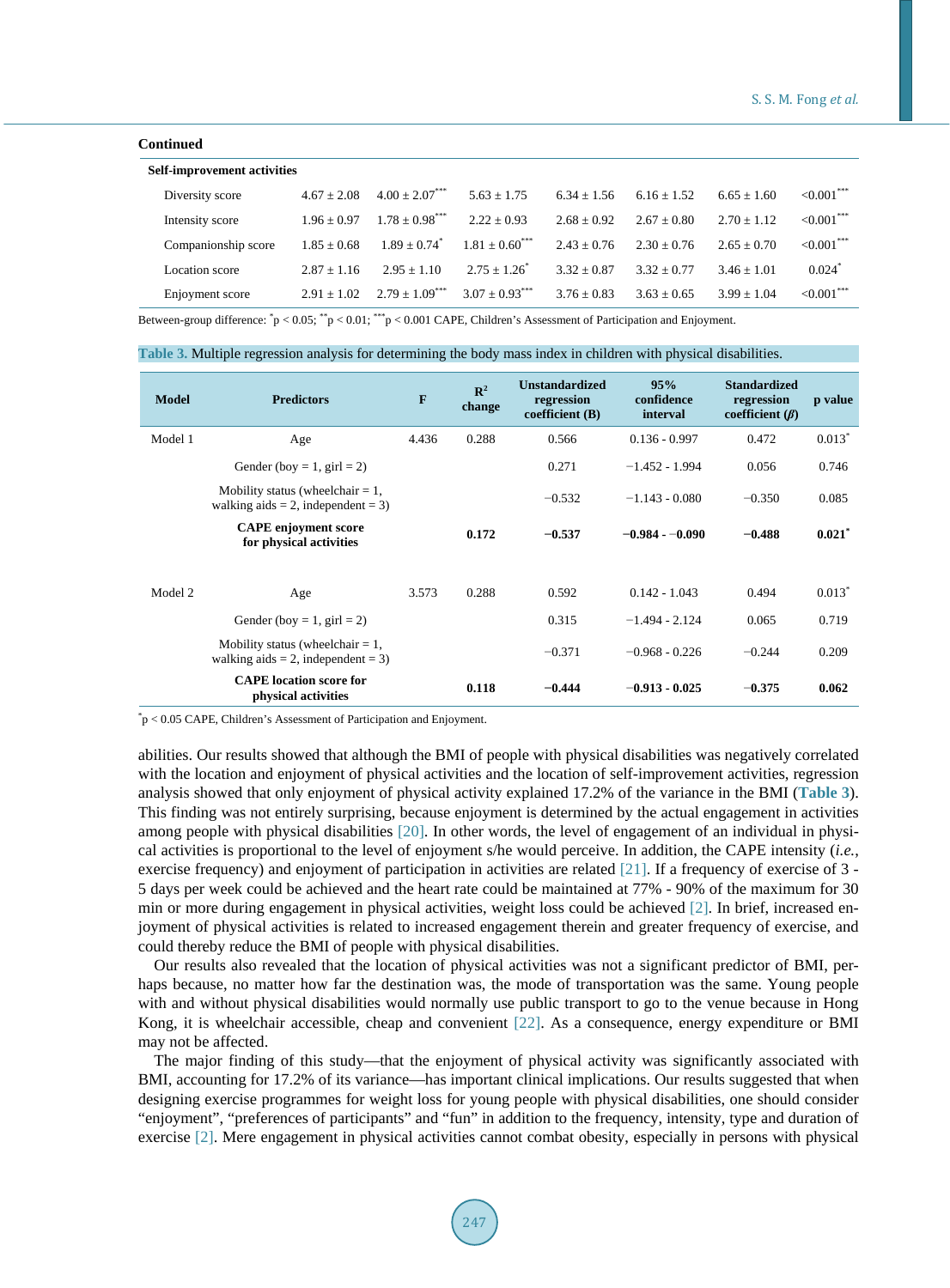#### disabilities.

#### **4.3. Limitations**

This study was cross-sectional in design and causal inferences based on the results could not therefore be established. Moreover, our regression model accounted for only 17.2% of the variance in BMI—that is, enjoyment of physical activity only partially explained BMI in young people with physical disabilities. Many factors that may potentially affect BMI, such as eating behaviour [\[23\],](#page-8-9) were not measured. These correlates should also be examined in future studies.

## **5. Conclusion**

Young individuals with physical disabilities had generally lower levels of activity participation and a higher BMI than their healthy counterparts. Enjoyment during physical activities is a significant predictor of BMI in this particular group of persons. Our results could lead to improvements in the design of activity programmes to combat obesity in people with physical disabilities.

## **Acknowledgements**

The authors would like to thank the Hong Kong Red Cross John F. Kennedy Centre and the IMC of CCC Kei Shun Special School for providing support.

#### **References**

- <span id="page-7-0"></span>[1] Rimmer, J.H., Rowland, J.L. and Yamaki, K. (2007) Obesity and Secondary Conditions in Adolescents with Disabilities: Addressing the Needs of an Underserved Population. *Journal of Adolescent Health*, **41**, 224-229. <http://dx.doi.org/10.1016/j.jadohealth.2007.05.005>
- <span id="page-7-1"></span>[2] ACSM, American College of Sports Medicine (2006) ACSM's Guidelines for Exercise Testing and Prescription. 7th Edition, Lippincott Williams & Wilkins, Philadelphia.
- <span id="page-7-2"></span>[3] Dosa, N.P., Foley, J.T., Eckrich, M., Woodall-Ruff, D. and Liptak, G.S. (2009) Obesity across the Lifespan among Persons with Spina Bifida. *Disability and Rehabilitation*, **31**, 914-920[. http://dx.doi.org/10.1080/09638280802356476](http://dx.doi.org/10.1080/09638280802356476)
- <span id="page-7-3"></span>[4] Nagel, G., Wabitsch, M., Galm, C., Berg, S., Brandstetter, S., Fritz, M., *et al.* (2009) Determinants of Obesity in the Ulm Research on Metabolism, Exercise and Lifestyle in Children (URMEL-ICE). *European Journal of Pediatrics*, **168**, 1259-1267.<http://dx.doi.org/10.1007/s00431-009-1016-y>
- <span id="page-7-4"></span>[5] Fogelholm, M. and Kukkonen-Harjula, K. (2000) Does Physical Activity Prevent Weight Gain—A Systematic Review. *Obesity Reviews*, **1**, 95-111[. http://dx.doi.org/10.1046/j.1467-789x.2000.00016.x](http://dx.doi.org/10.1046/j.1467-789x.2000.00016.x)
- <span id="page-7-5"></span>[6] Majnemer, A., Shevell, M., Law, M., Birnbaum, R., Chilingaryan, G., Rosenbaum, P., *et al.* (2008) Participation and Enjoyment of Leisure Activities in School-Aged Children with Cerebral Palsy. *Developmental Medicine and Child Neurology*, **50**, 751-758.<http://dx.doi.org/10.1111/j.1469-8749.2008.03068.x>
- <span id="page-7-6"></span>[7] Law, M., Anaby, D., Dematteo, C. and Hanna, S. (2011) Participation Patterns of Children with Acquired Brain Injury. *Brain Injury*, **25**, 587-595.<http://dx.doi.org/10.3109/02699052.2011.572945>
- <span id="page-7-7"></span>[8] Whitt-Glover, M.C., O'Neill, K.L. and Stettler, N. (2006) Physical Activity Patterns in Children with and without Down Syndrome. *Developmental Neurorehabilitation*, **9**, 158-164.<http://dx.doi.org/10.1080/13638490500353202>
- <span id="page-7-8"></span>[9] King, G., Law, M., Hurley, P., Petrenchik, T. and Schwellnus, H. (2010) A Developmental Comparison of the Out-of-School Recreation and Leisure Activity Participation of Boys and Girls with and without Physical Disabilities. *International Journal of Disability*, *Development and Education*, **57**, 77-107.<http://dx.doi.org/10.1080/10349120903537988>
- <span id="page-7-9"></span>[10] Bendixen, R.M., Senesac, C., Lott, D.J. and Vandenborne, K. (2012) Participation and Quality of Life in Children with Duchenne Muscular Dystrophy Using the International Classification of Functioning, Disability and Health. *Health and Quality of Life Outcomes*, **10**, 43-52[. http://dx.doi.org/10.1186/1477-7525-10-43](http://dx.doi.org/10.1186/1477-7525-10-43)
- <span id="page-7-10"></span>[11] Dencker, M., Thorsson, O., Karlsson, M.K., Linden, C., Eiberg, S., Wollmer, P., *et al.* (2006) Daily Physical Activity Related to Body Fat in Children Aged 8 - 11 Years. *Journal of Pediatrics*, **149**, 38-42. <http://dx.doi.org/10.1016/j.jpeds.2006.02.002>
- <span id="page-7-11"></span>[12] Imms, C., Reilly, S. and Dodd, K. (2008) Diversity of Participation in Children with Cerebral Palsy. *Developmental Medicine and Child Neurology*, **50**, 363-369. <http://dx.doi.org/10.1111/j.1469-8749.2008.02051.x>
- <span id="page-7-12"></span>[13] King, G., Law, M., King, S., Hurley, P., Rosenbaum, P., Hanna, S., *et al.* (2004) Children's Assessment of Participation and Enjoyment and Preferences for Activities of Children (CAPE/PAC). Harcourt Assessment, San Antonio.